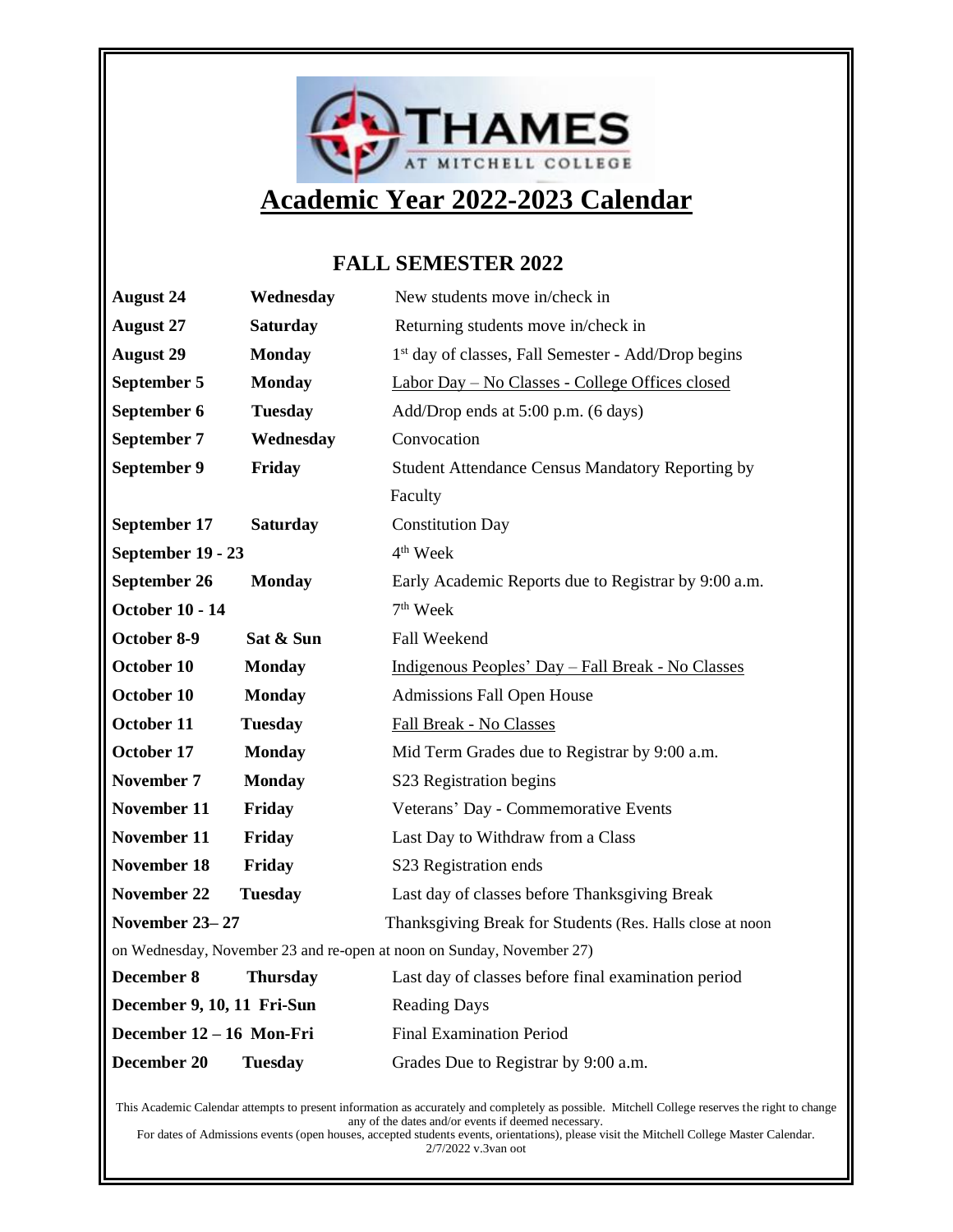

## **Academic Year 2022-2023 Calendar**

#### **WINTER MiniMester 2023**

| <b>January 2</b>                                                                                                 | <b>Monday</b>  | Students move in/check in (Res. Halls open at noon for                 |  |
|------------------------------------------------------------------------------------------------------------------|----------------|------------------------------------------------------------------------|--|
| MiniMester students only)                                                                                        |                |                                                                        |  |
| <b>January 3-7, 9-14</b>                                                                                         |                | Winter MiniMester: 1 <sup>st</sup> day - Jan. 3 and Final Exam-Jan. 14 |  |
|                                                                                                                  |                |                                                                        |  |
| <b>SPRING 2023</b>                                                                                               |                |                                                                        |  |
| <b>January 15</b>                                                                                                | <b>Sunday</b>  | All students move in/check in                                          |  |
| <b>January 16</b>                                                                                                | <b>Monday</b>  | Martin Luther King, Jr. Day - No Classes - College Offices Closed      |  |
| <b>January 17</b>                                                                                                | <b>Tuesday</b> | 1 <sup>st</sup> day of classes, Spring Semester - Add/Drop begins      |  |
| <b>January 24</b>                                                                                                | <b>Tuesday</b> | Add/Drop ends (6 days)                                                 |  |
| <b>January 27</b>                                                                                                | Friday         | Student Attendance Census Mandatory Reporting by                       |  |
|                                                                                                                  |                | Faculty                                                                |  |
| February 6 - 10                                                                                                  |                | 4 <sup>th</sup> Week                                                   |  |
| <b>February 13</b>                                                                                               | <b>Monday</b>  | Early Academic Reports Due to Registrar by 9:00 a.m.                   |  |
| <b>February 20</b>                                                                                               | <b>Monday</b>  | <u> Presidents' Day – No Classes - College Offices Closed</u>          |  |
| <b>February 21</b>                                                                                               | <b>Tuesday</b> | Monday classes meet, makeup day for President's Day                    |  |
| February 27 – March 3                                                                                            |                | 7th Week                                                               |  |
| March 6                                                                                                          | <b>Monday</b>  | Mid Term Grades Due to Registrar by 9:00 a.m.                          |  |
| March 10                                                                                                         | Friday         | Last day of classes before Spring Break                                |  |
| <b>March 13-17</b>                                                                                               |                | Spring Break for Students (Res. Halls close on Friday March 10 at 5:00 |  |
| pm and reopen on Sunday, March 19 at noon)                                                                       |                |                                                                        |  |
| April 3                                                                                                          | <b>Monday</b>  | F23 Registration begins                                                |  |
| April 7                                                                                                          | Friday         | Last Day to Withdraw from a Class                                      |  |
| April 14                                                                                                         | Friday         | F23 Registration ends                                                  |  |
| April 26                                                                                                         | Wednesday      | Campus Honors and Awards Ceremony ~ 1:00 p.m.                          |  |
| April 28                                                                                                         | Friday         | Last day of classes before final examination period                    |  |
| April 29 & 30 Sat & Sun                                                                                          |                | <b>Reading Days</b>                                                    |  |
| May $1-5$                                                                                                        | Mon-Fri        | <b>Final Examination Period</b>                                        |  |
| May 8                                                                                                            | <b>Monday</b>  | Final Grades Due to Registrar by 9:00 a.m.                             |  |
| damic Colondon ettempts to present information as acquired used completely as possible. Mitchell Collage reserve |                |                                                                        |  |

This Academic Calendar attempts to present information as accurately and completely as possible. Mitchell College reserves the right to change any of the dates and/or events if deemed necessary.

For dates of Admissions events (open houses, accepted students events, orientations), please visit the Mitchell College Master Calendar. 2/7/2022 v.3van oot